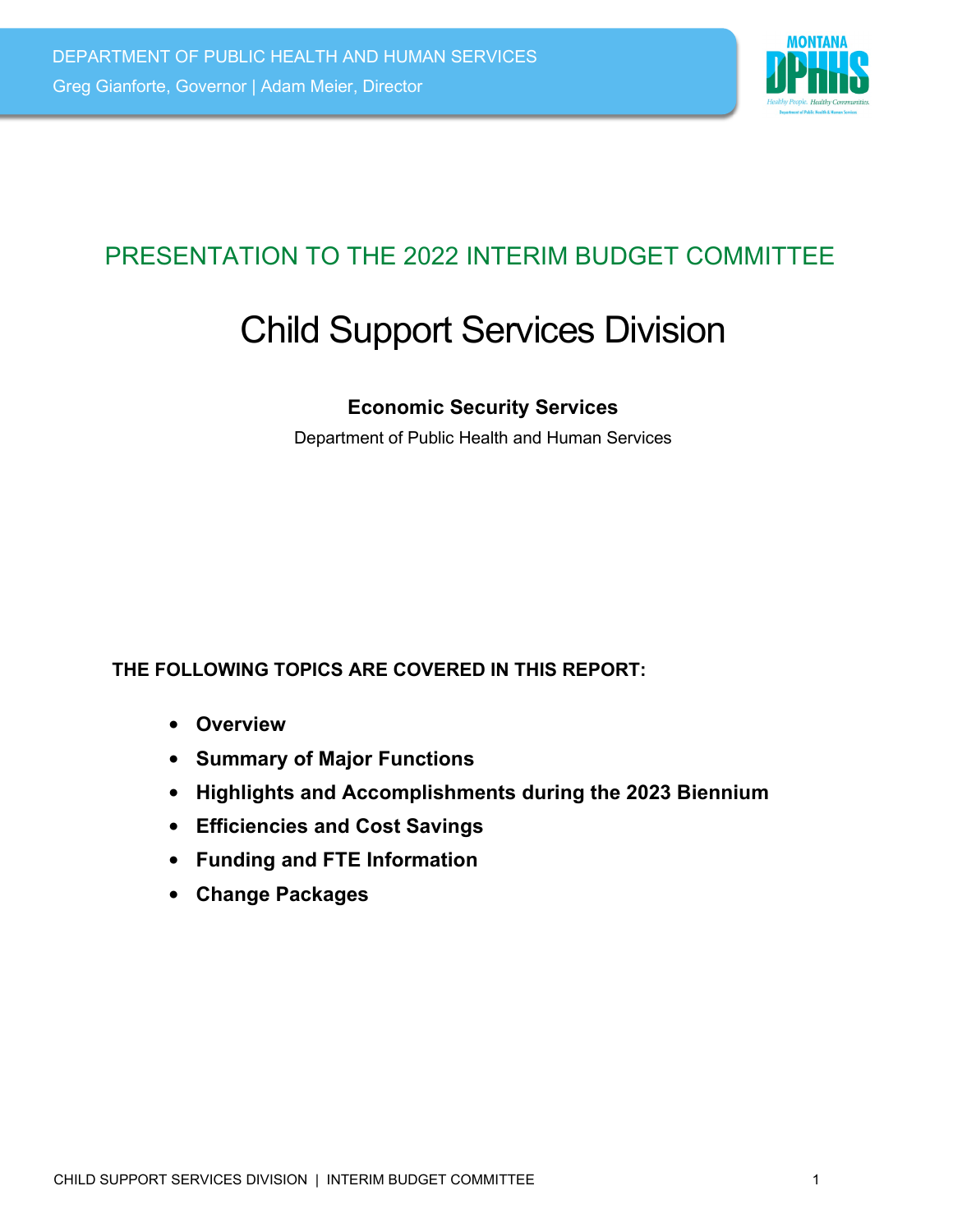# **OVERVIEW**

The Child Support Services Division (CSSD) establishes and enforces child support and medical support orders. Any parent (custodial or non-custodial) or a caregiver with custody of a child who needs help to establish, modify, or enforce a child support order may apply for child support services. Having a case with Child Support Services creates a record of all child support payments, provides a neutral go-between for parents, and can help both parents avoid court and assist with navigating the child support system. Child Support Services staff act in the public interest and do not represent either side of a child support case. Child support is designed to ensure a child's basic needs are covered, such as shelter, food, clothing, school expenses, or medical expenses. Currently, CSSD has over 30,756 cases providing services to over 48,635 children.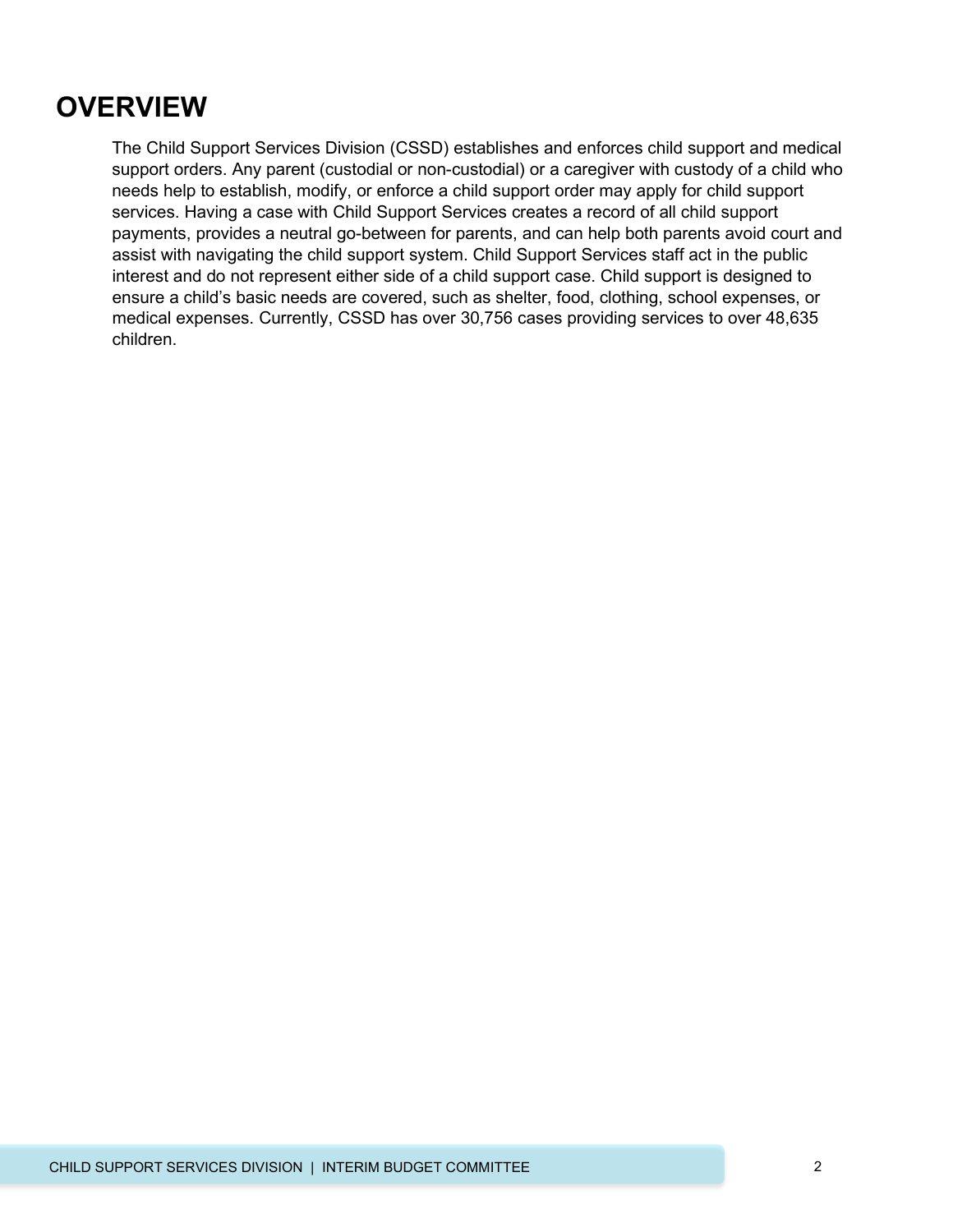# **SUMMARY OF MAJOR FUNCTIONS**

### PRIMARY SERVICES

The division offers the following services to the public:

- Location of non-custodial parents
- Establishment of paternity
- Establishment of child support obligations
- Modifications of child support obligations
- Establishment and enforcement of medical support obligations
- Collection of child support

These services are offered throughout Montana with five locations open to the public in Billings, Butte, Helena, Missoula, and Great Falls. In addition to visiting one of the offices, individuals can apply for support by paper application, online at childsupport.mt.gov, or by calling 1-800-346-5437.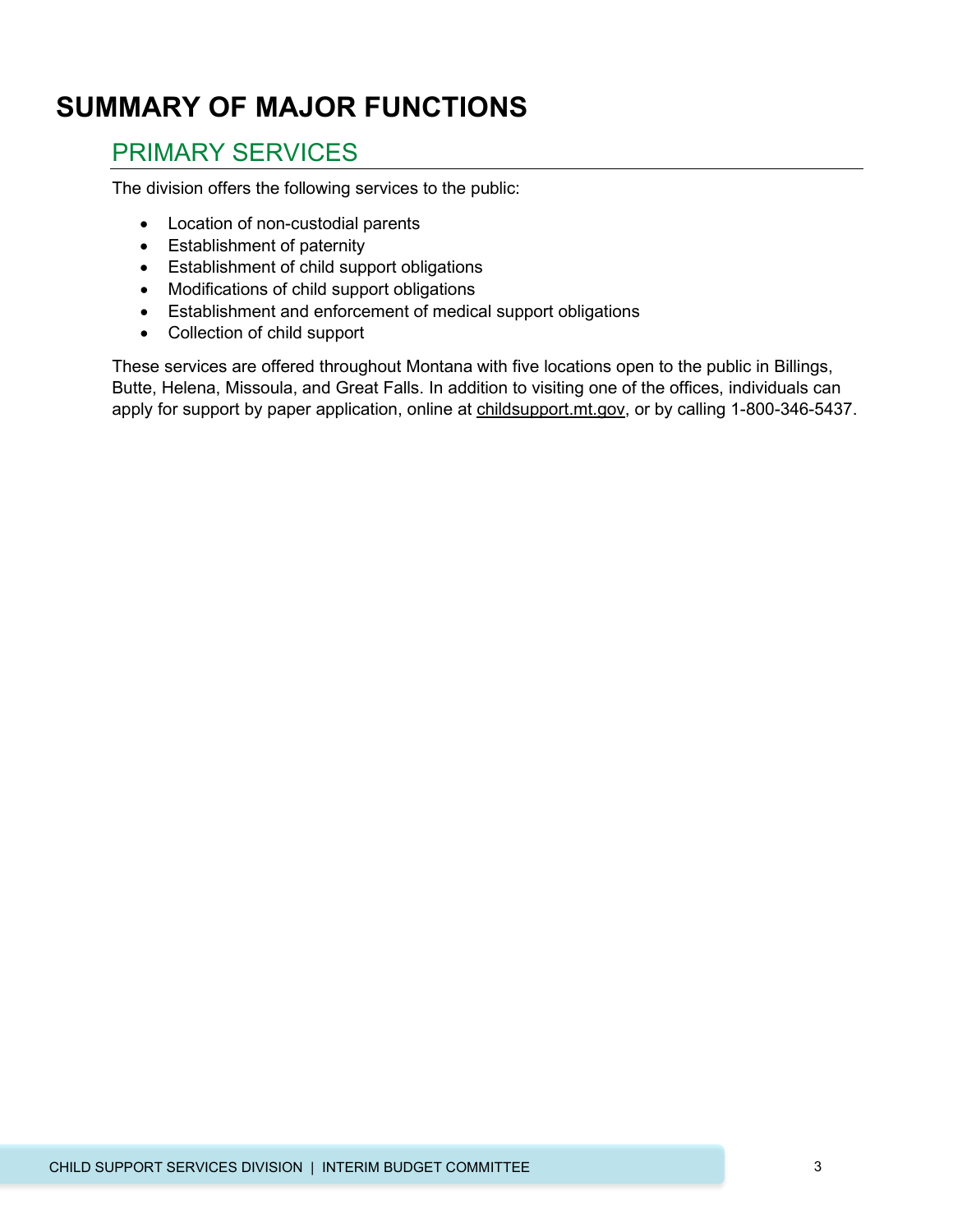# **Child Support Services Division Regional Offices**

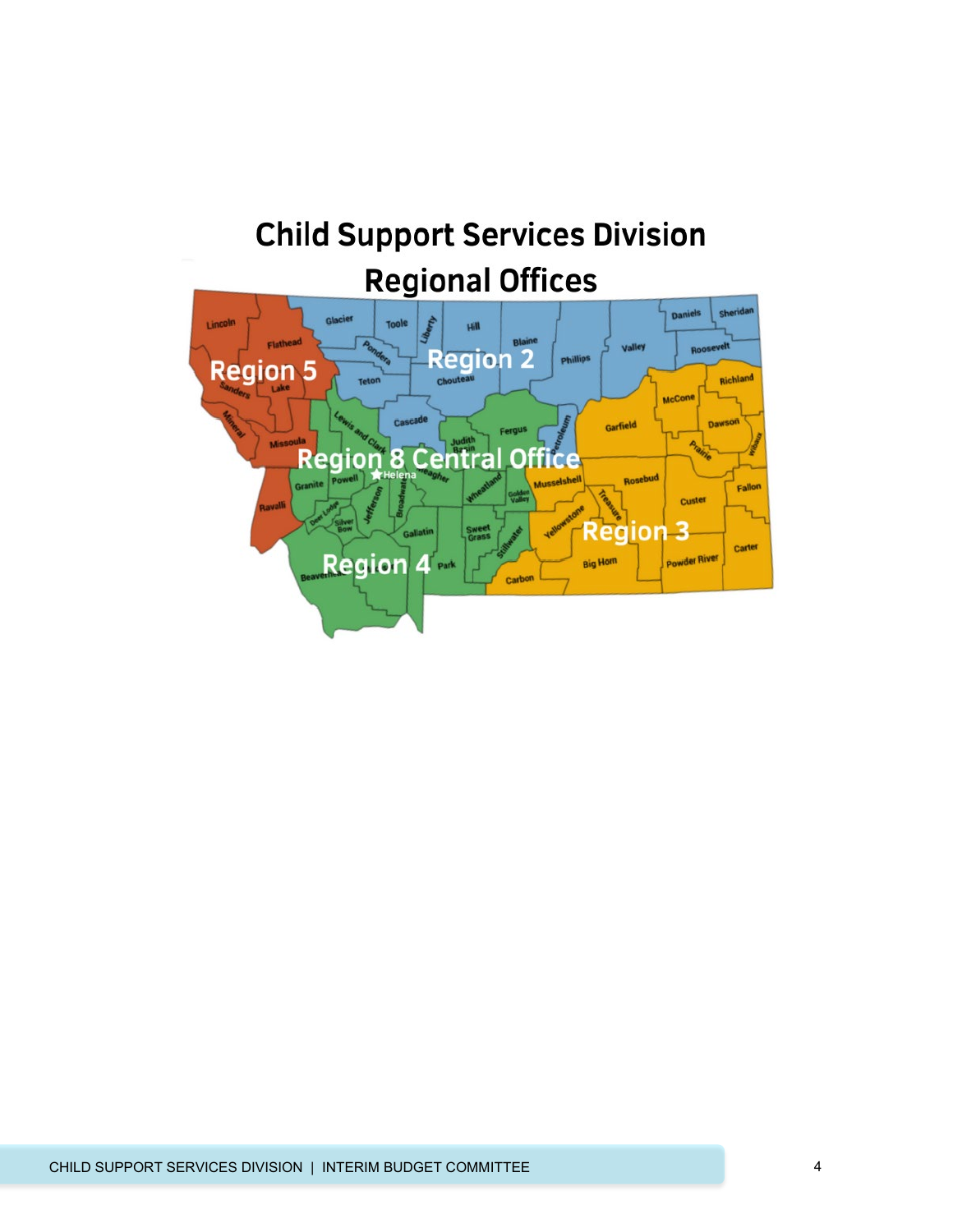#### **Location of non-custodial parents**

Before a child support order can be made, both parents of the child or children must be located. CSSD helps locate noncustodial parents, putative fathers, and custodial parties to establish paternity and child support obligations. Location services also assist with the enforcement and modification of orders for child support, custody, and visitation. CSSD uses a variety of electronic and manual tools to find where an individual may live or work.

#### **Establishment of paternity**

CSSD offers services, including genetic DNA testing, to establish paternity of children for child support obligations. Established paternity may provide the child one or more of the following benefits:

- Access to social security benefits, medical insurance, and biological information
- Verification of tribal enrollment status
- Facilitation of important interactions and relationships with both parents that have long-term benefits to the well-being and development of the child

In FY 2021, CSSD resolved 449 paternity cases and established child support obligations for those children. Annually, the CSSD caseload of children with established paternity regularly exceeds the federal paternity establishment percentage (PEP) standard of 90%. This performance standard is the ratio of the total number of children in the caseload with paternity established or acknowledged at the end of the fiscal year, to the total number of children for the preceding year. In FY2021, the PEP for CSSD was 100%.

#### **Establishment and modification of child support obligations**

CSSD establishes new child support obligations and, when appropriate, modifies current support obligations. Monthly obligations are set through a calculation consistent with the Montana uniform child support guidelines to:

- Meet the basic needs of children and prevent or reduce child poverty
- Allow parents to meet their own basic needs so they can maintain employment
- Provide additional resources to grant children a higher standard of living by developing skills, abilities, and interests
- Recognize costs incurred for parenting or visitation with children in a state with the geographic size of Montana

In FY 2021, CSSD established 1,272 new child support obligations. In addition, staff reviewed 1,439 previously established support orders for modification. This resulted in 90% of the CSSD caseload having a child support order in place. On an annual basis, the CSSD caseload regularly exceeds the federal support order performance standard of 75%, which is a determination of whether there is a support order for each case in the caseload.

#### **Establishment and enforcement of medical support obligations**

Any established or modified order of support must include provisions for health coverage. Enforcing health insurance obligations for children provides healthcare stability for families. At the end of FY 2021, CSSD successfully verified medical support obligations for 12,852 children.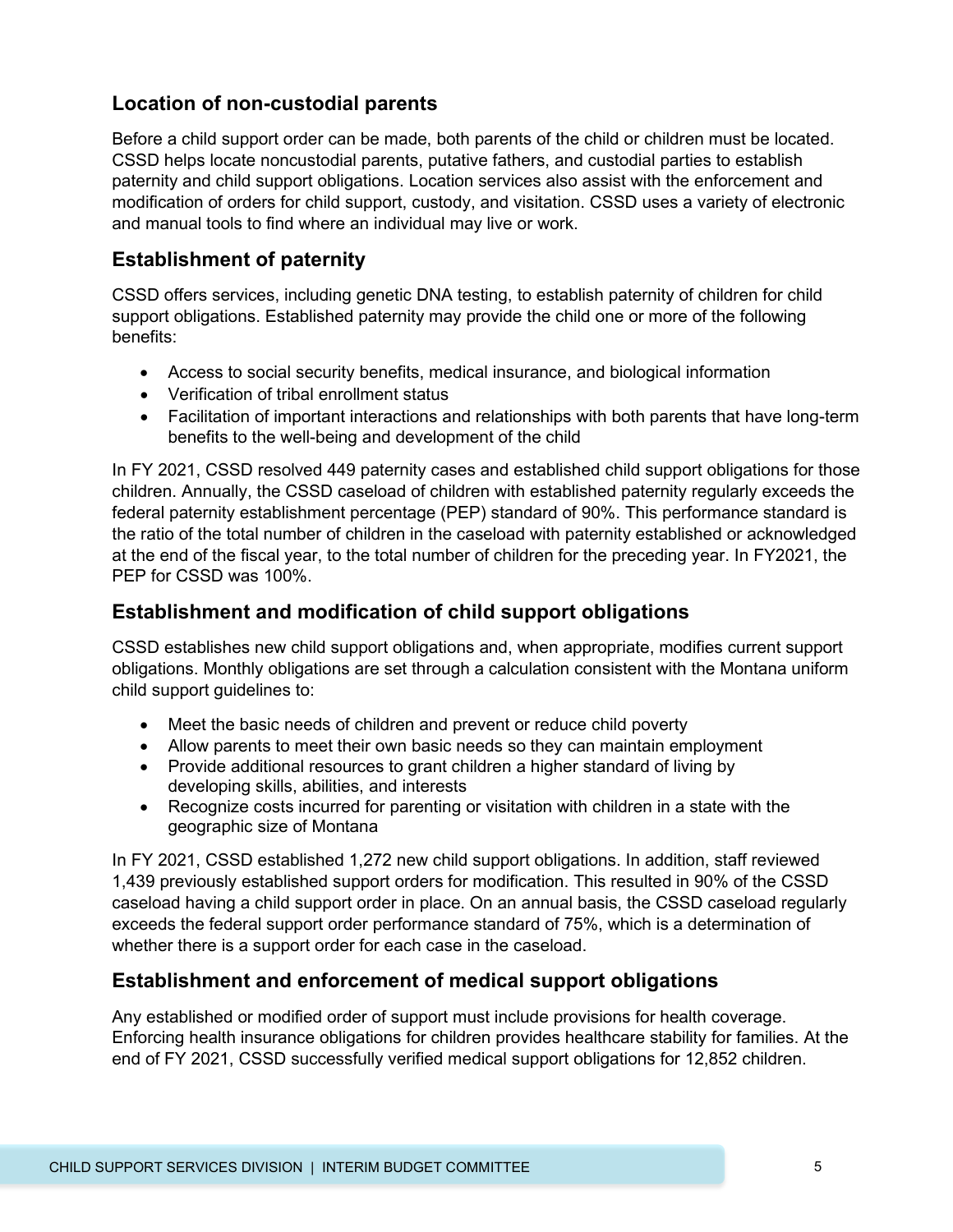#### **Collections**

In FY 2021, CSSD collected over \$71 million in child support. Federal economic stimulus and pandemic unemployment payments contributed to the increased collections recorded for FY 2020. CSSD utilizes the following types of collection methods:

- Income withholding
- Offsets through the Department of Revenue offset program (including state tax refunds)
- Collection from unemployment and workers' compensation
- Offsets against U.S. Treasury payments (including federal tax refunds)
- Liens against property
- Credit reporting
- State-issued license suspension
- Garnishment of funds held in financial institutions
- Collection of lottery winnings

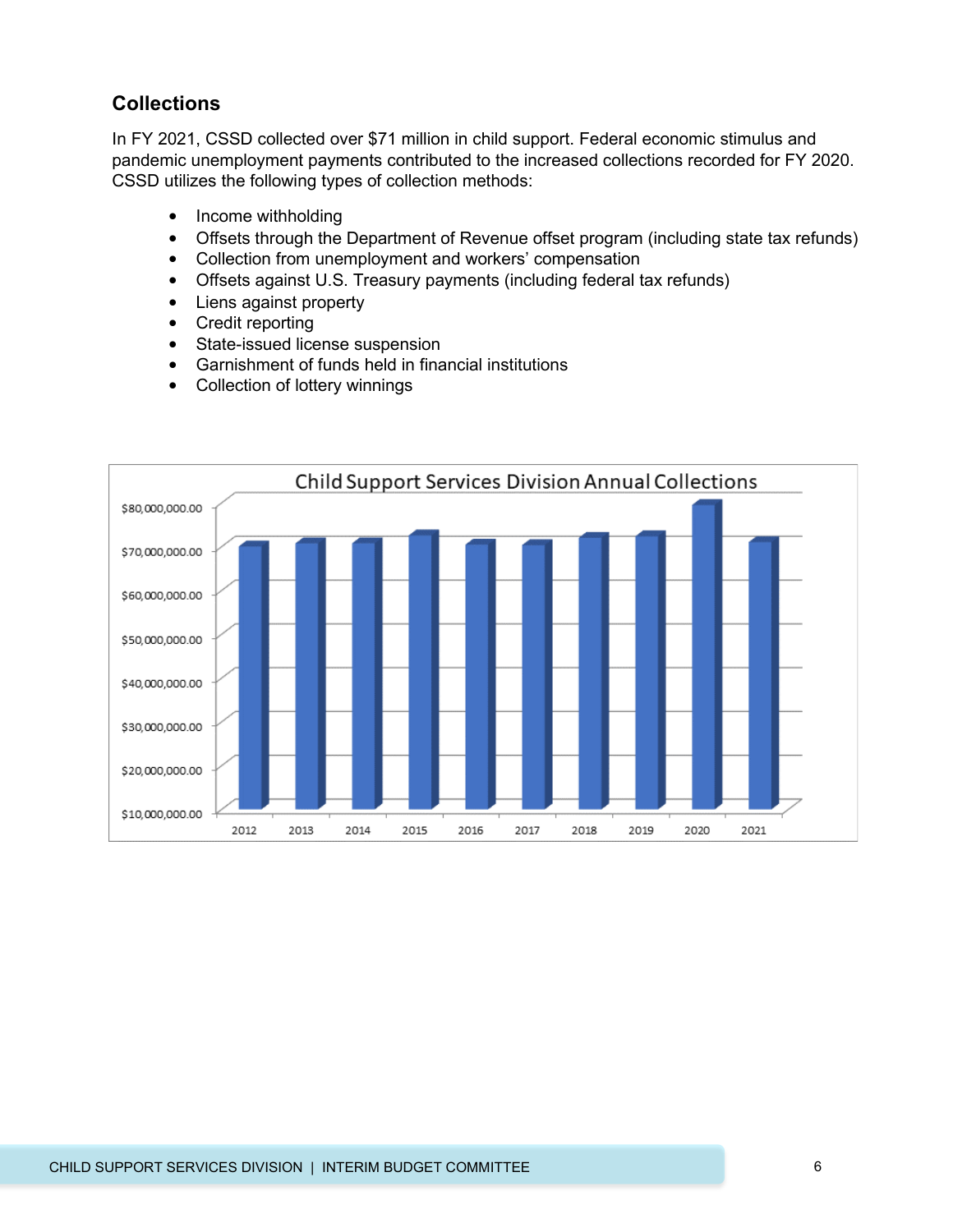### EXPANDED ONLINE SERVICES

#### **Employer outreach and services**

CSSD's employer outreach liaison works with businesses to answer questions and assist with online services, including electronic orders to withhold income, new hire reporting, and online payments. CSSD partners with the Montana Department of Labor and Industry to advertise and promote the benefits of online employer services during annual clinics for businesses. In addition to employer outreach, CSSD regularly updates the employer services section of its website to help employers answer questions and learn about electronic services.

#### **Electronic orders to withhold income**

The electronic income withholding orders (e-IWO) service saves time and money for families, employers, and CSSD. Employers may also report lump sum payments, such as bonuses, or employee terminations through the e-IWO process, through the federal Office of Child Support Enforcement employer services portal, or directly to CSSD. In 2021, 2,672 employers took advantage of the option to receive and process income withholding orders electronically

#### **New hire reporting program**

The new hire reporting program gives employers the option to submit new hire information online. This service is free to employers and is a quick and efficient way to meet the reporting requirement by reducing the time it takes to generate income withholding orders from months to days. Employers also maintain the option to provide updates by fax, phone, or mail. With the help of the employer liaison, web-based new hire reporting increased by 23% in 2021.

#### **Online application**

An online application is also available for parents seeking to open a child support case in Montana. In 2021, 1,674 parents opened a child support case electronically. For these families, this eliminates postage costs, saves time, and results in quicker receipt and initiation of the application for services.

#### **Online payment services**

A new online payment portal went live on July 27, 2021. This service allows an individual to make a child support payment quickly and easily. It also allows an employer to make a payment on behalf of their employees at no cost to the employer. A parent can also look up payments made or received and the arrears balance on their case using the online payment lookup service.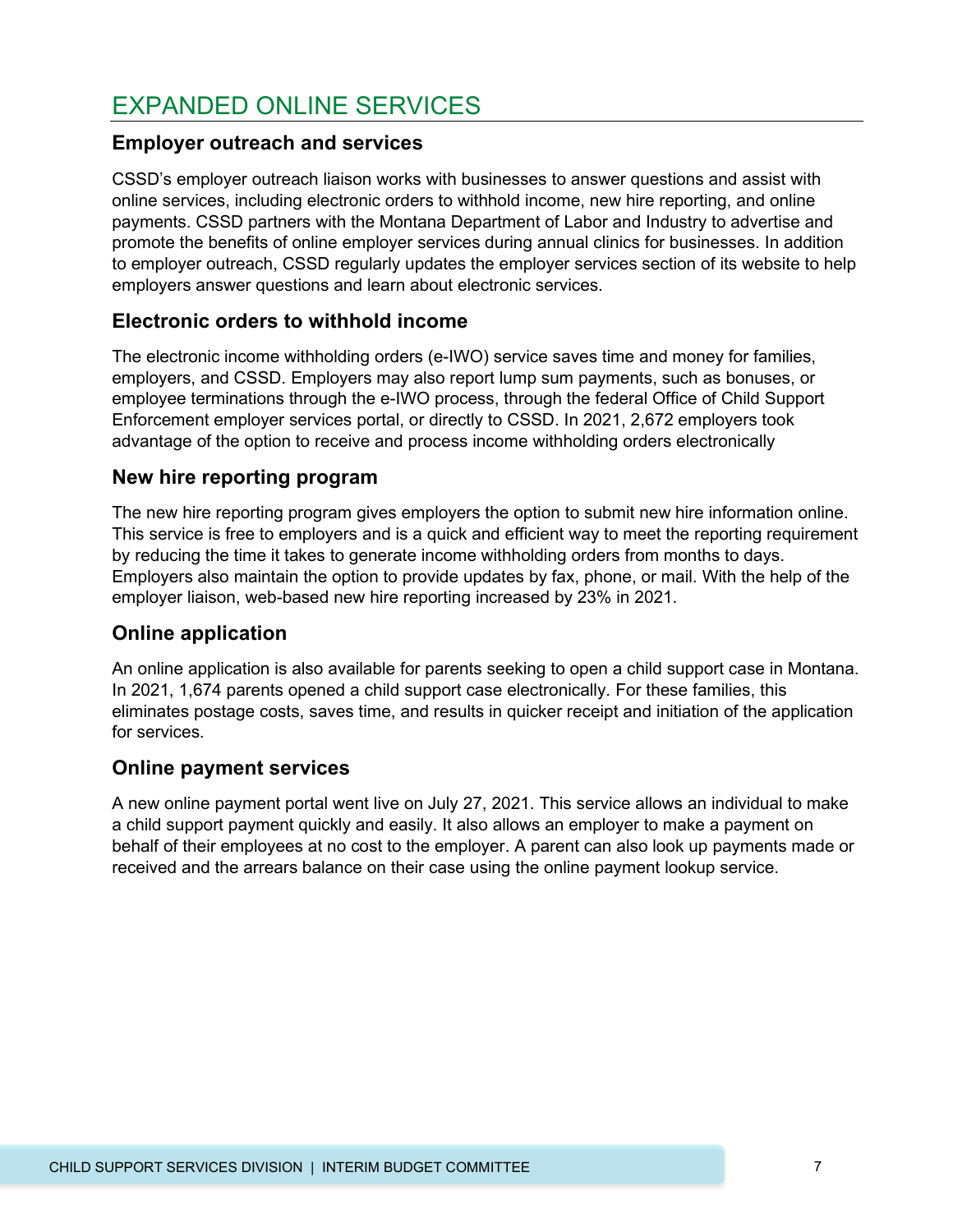# **Highlights and Accomplishments during the 2023 Biennium**

### TRIBAL RELATIONS

CSSD continues to increase collaboration with Tribes across Montana to improve child support services available for all Montanans. Strengthening relationships and working together helps both the state and the Tribe enforce orders. Four tribes run their own successful tribal child support program in Montana:

- Chippewa Cree
- Blackfeet
- Confederated Salish and Kootenai
- Fort Belknap

Current collaborations are focused on developing a more transparent and efficient process for transferring cases from the state to a tribal program.

## SYSTEM MODERNIZATION

#### **SEARCHS**

SEARCHS (System for the Enforcement and Recovery of Child Support) is CSSD's case management and accounting automated system. This mainframe system has been in use since 1993. In May 2018, State Information Technology Services Division decommissioned the state's mainframe, necessitating a transformation of SEARCHS from a legacy, mainframe-hosted environment to a mid-tier virtualized environment. The transformed SEARCHS went live in a midtier environment on October 12, 2021. CSSD will continue to modernize its automated system to enhance efficiencies and reporting capabilities, as well as improve performance monitoring.

#### **Document management system**

Current business processes rely on paper-based case files, which results in inefficient management of the workload statewide. CSSD intends to shift to electronic document management, which will lead to improved consistency and more efficient and effective case processing. Over 30,000 hard files will be converted into an electronic format.

### IMPROVING AND ENHANCING CUSTOMER SERVICE

#### **Customer service**

Enhancing customer satisfaction is a primary focus for CSSD. Finding innovative ways to communicate and reach out to families will help staff better serve Montanans. CSSD specialists are now asking both custodial and non-custodial parents about the service they receive and what can be improved. Moving forward, CSSD intends to implement satisfaction surveys at the end of each call. Using this information will identity gaps in training, timeliness issues, and case accuracy and guide future DPHHS customer service improvement activities.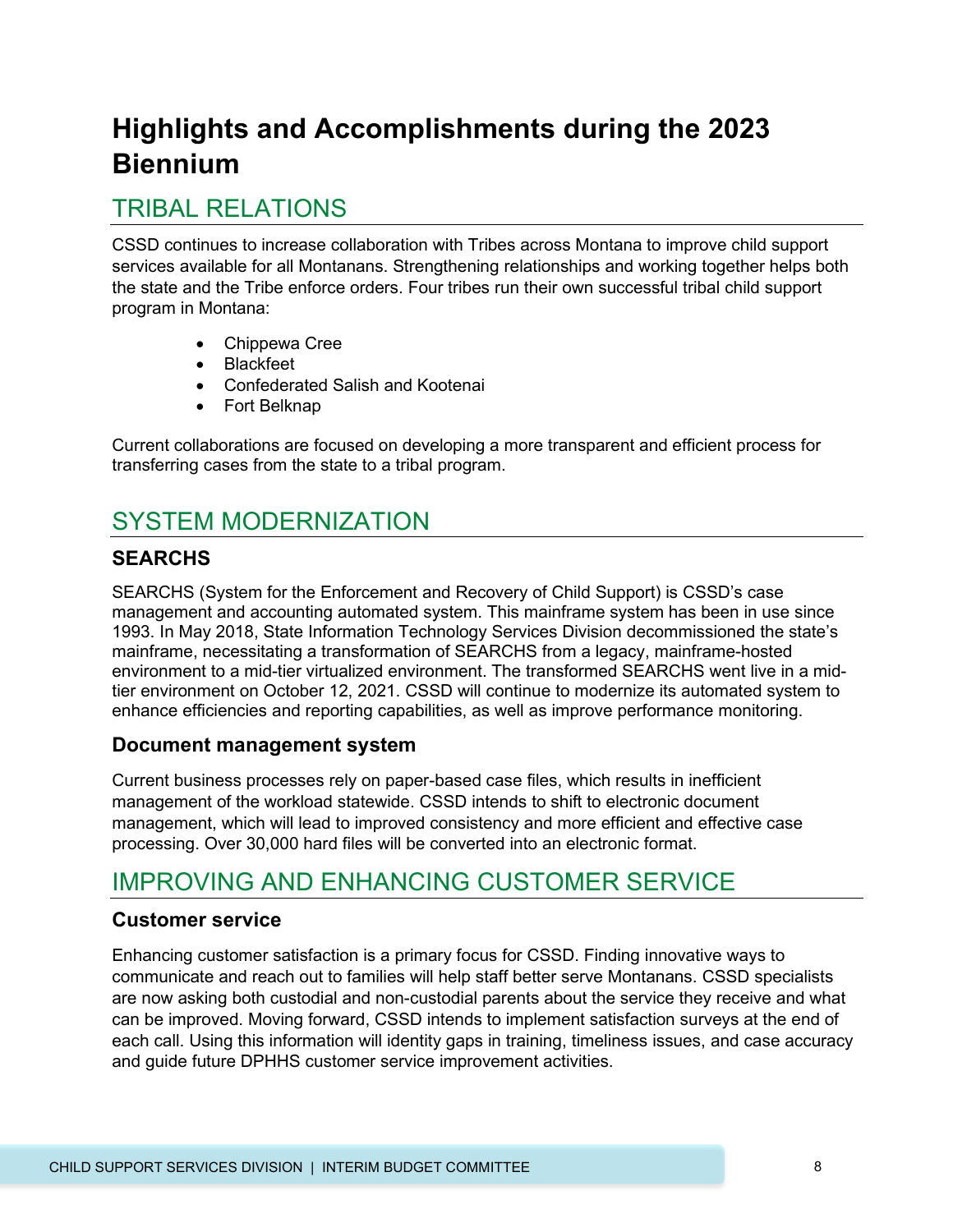#### **Written communications**

A project to review and improve standard communications is underway. Clear, concise correspondence is key to improving customer service. The federal and state laws, regulations, and guidelines governing child support are complicated. Related confusion can cause processing delays, incorrect documentation, or inaccurate determinations.

#### **Create a consistent training platform**

Child Support specialists and supervisors must be well trained in order to complete accurate and consistent casework. CSSD is developing and implementing a standardized training platform that can be delivered in person or virtually. Consistent training will lead to better customer service and case decisions statewide. Some examples of trainings that will be available this year are:

- New hire training
- Tribal relations training
- Motivational interviewing
- Safety science
- De-escalation practices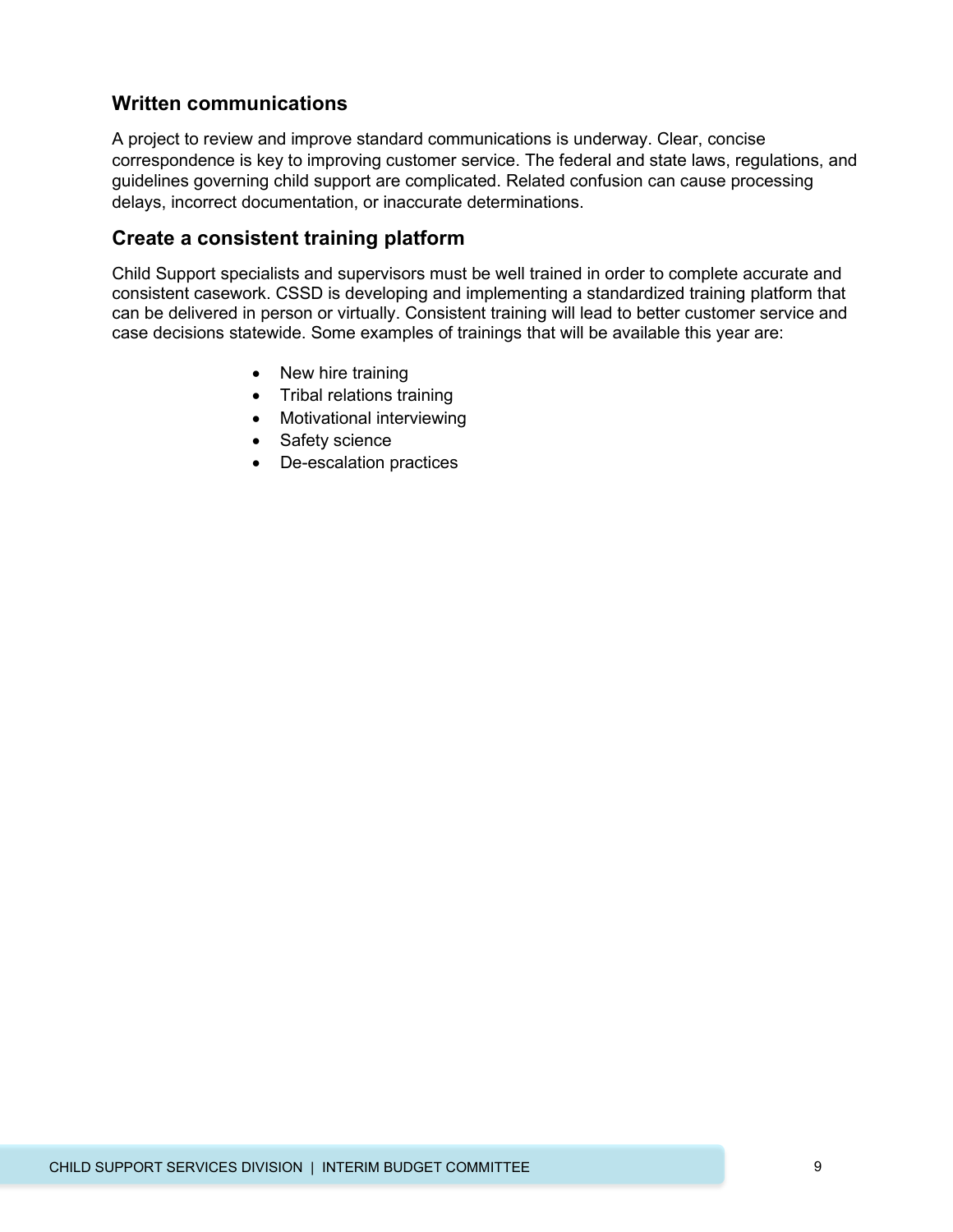# EFFICIENCIES AND COST SAVINGS

#### **Centralized printing**

In July 2021, CSSD implemented centralized printing for nearly all case generated correspondence. Previously, all documents were printed and mailed from each of CSSD's five regional offices. These documents are now automatically sent to the state's print and mail services bureau for processing based on the appropriate mail type (regular, certified, or registered). This process takes advantage of the efficiencies provided by centralized services and allows CSSD staff to focus on child support services rather than printing documents and preparing them for mailing.

#### **Centralized mail unit**

CSSD created a centralized mail unit in Helena which began processing the division's mail and returned mail in 2020. This unit has also assisted in purging case files of duplicate and unnecessary documents in anticipation of moving to an electronic document management system.